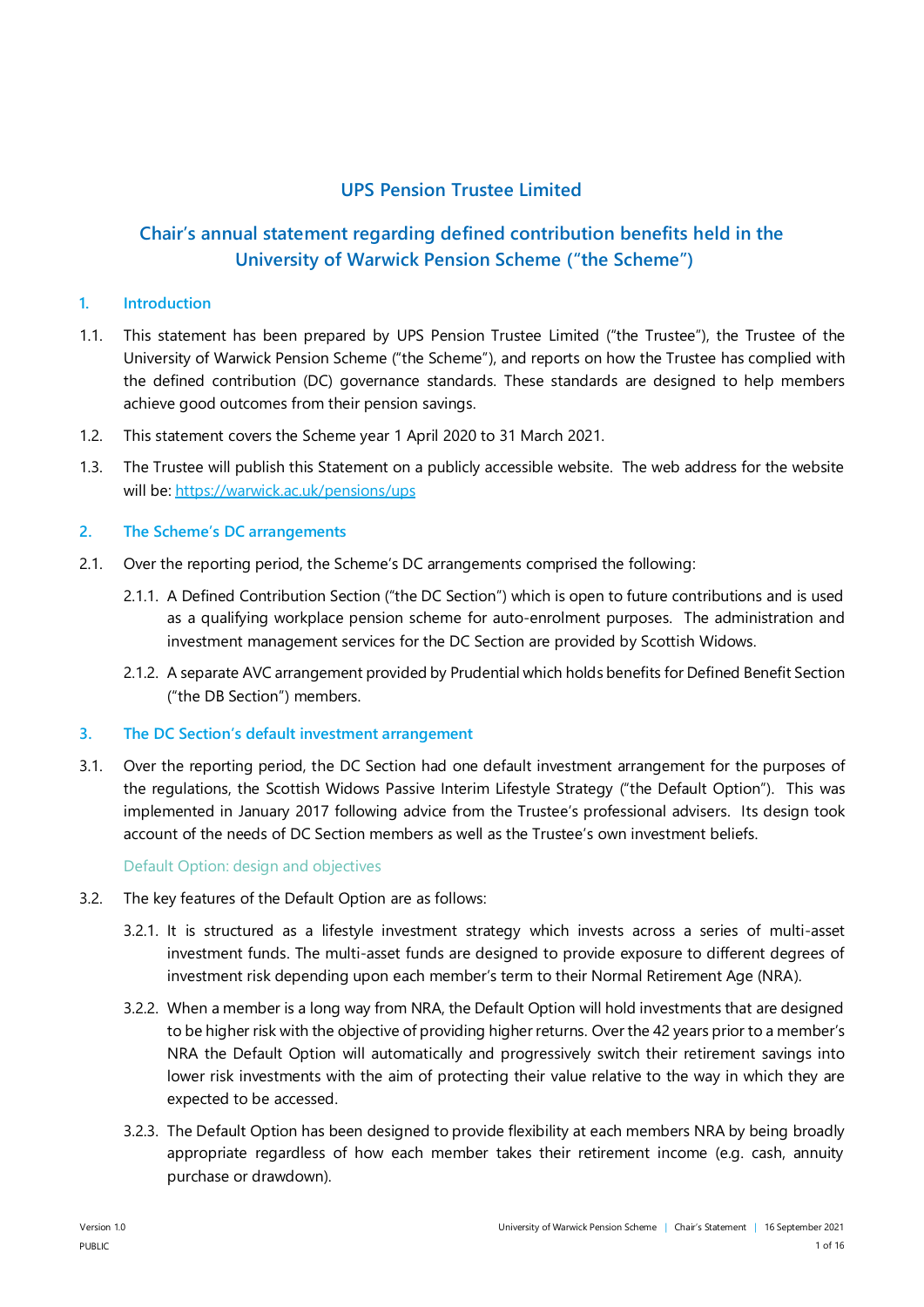### Alternative investment options

- 3.3. Alongside the Default Option, the Trustee has made available three additional investment strategies that target Annuity Purchase, Drawdown and Cash at NRA. These all use the same investment for growth as the Default Option and it is only in the final years of investment where these strategies will vary.
- 3.4. The Trustee also provides access to a range of DC Section specific investment funds for members to selfselect; the UPS Balanced Growth Fund, the UPS Equity Growth Fund, the UPS Money Market Fund, the UPS Pre-Retirement Fund and the underlying investment portfolios that make up the Passive Lifestyle Strategies. These consist of the SW Passive Annuity Purchase, the SW Passive Multi Asset I, the SW Passive Multi Asset II, the SW Passive Multi Asset III, the SW Passive Multi Asset IV, the SW Passive Multi Asset V and the SW Money Market.

## Review of the Default Option and recent changes

- 3.5. The Trustee, together with its professional advisers, monitors the investment options accessed through the DC Section on a quarterly basis. This monitoring looks at the performance of the funds, to ensure that they are consistent with the stated aims and objectives, as well as any developments or changes at the fund manager. The Trustee is comfortable that the funds used by the Default Option have performed in line with their stated aims and objectives over the Scheme year.
- 3.6. The last strategic review of the Default Option was completed on 11 May 2020. As part of this review, the Trustee considered the on-going suitability of the strategy with specific reference to the membership profile of the DC Section and the potential needs of members at retirement. The review also noted that Scottish Widows had announced some planned changes to the Default Option which included:
	- 3.6.1. Increasing the range of investments held by the strategy by replacing some of the equity holdings with holdings in Real Estate Investment Trusts and Emerging Market Bonds.
	- 3.6.2. Introducing a new fund into the investments held by the Default Option, called the BlackRock Climate Transition Fund, to increase the focus on Environmental, Social and Governance (ESG) issues.
	- 3.6.3. Changing the investments held in the approach to NRA so that the Default Option is more closely aligned with members taking their retirement savings through drawdown, rather than through a 'Universal' approach.
- 3.7. The review concluded that the Default Option remained appropriate for the average DC Section member and noted that, overall, the changes being proposed by Scottish Widows were appropriate and should add longer-term value. The review also concluded that the range of alternative investment options continued to form an important part of the DC Section's offering, allowing members flexibility over their investment options. However, the decision was taken to revisit the range of self-select funds in the latter part of 2021.
- 3.8. The Trustee notes that, due to the impact of Covid-19, Scottish Widows' proposed changes to the Default Option were delayed and the implementation commenced Quarter 4 2020. As such, these remain ongoing and the Trustee, supported by its professional advisers, will continue to monitor Scottish Widows progress.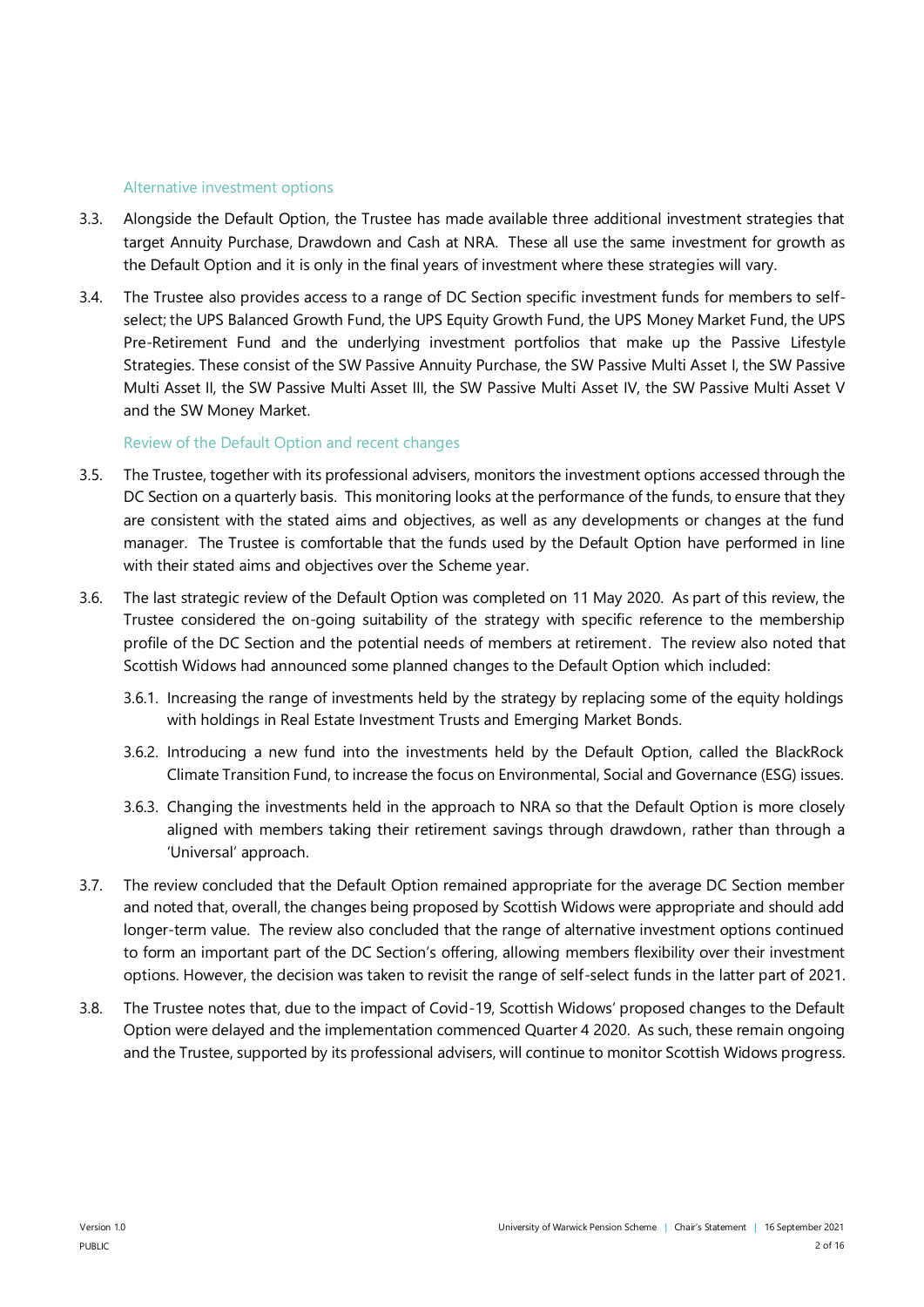### Further information on investments

3.9. Information on the range of investment options provided through the DC Section is available in the Statement of Investment Principles (SIP) which was last reviewed in September 2020. This is appended to this Chair's Statement and published online alongside. For the purposes of Regulation 2A of the Occupational Pension Schemes (Investment) Regulations 2005 the SIP sets out further details around the Trustee's investment objectives, as well as the default investment strategy.

## **4. Core financial transactions**

- 4.1. The Regulations require the Trustee to ensure that core financial transactions are processed promptly and accurately. Core financial transactions comprise:
	- 4.1.1. The investment of contributions.
	- 4.1.2. Transfers into and out of the DC Section.
	- 4.1.3. Investment switches.
	- 4.1.4. Payments out of the DC Section in respect of members.

### DC Section administration

- 4.2. To ensure the accuracy and timeliness of all DC Section core financial transactions, the Trustee has established robust reporting and monitoring processes.
	- 4.2.1. The day-to-day monitoring of administration standards is undertaken by the University's "in-house" pensions team who scrutinise the performance of all service providers to the DC Section. The Pensions Administration Manager reports back to the Trustee on anecdotal experience as part of the quarterly Trustee meetings and any immediate concerns are escalated to the Trustee as appropriate.
	- 4.2.2. Service Level Agreements (SLAs) have been agreed as part of the contract between the Trustee and Scottish Widows. These SLAs set out the agreed maximum timescales for each task to be completed and also the percentage of tasks expected to be completed within these timescales. The agreed SLAs for each of the individual core financial transactions identified in 4.1 above are as follows:

| Core financial transaction     | SI A                                                    |
|--------------------------------|---------------------------------------------------------|
| Investment of contributions    | 24 hours from date of receipt                           |
| Transfer into the DC Section   | Act on instruction by end of the following Business Day |
| Transfer out of the DC Section | Act on instruction within 2 Business Days               |
| Investment switches            | Act on instruction by end of the following Business Day |
| Payments out of the Plan       | Act on instruction within 2 Business Days               |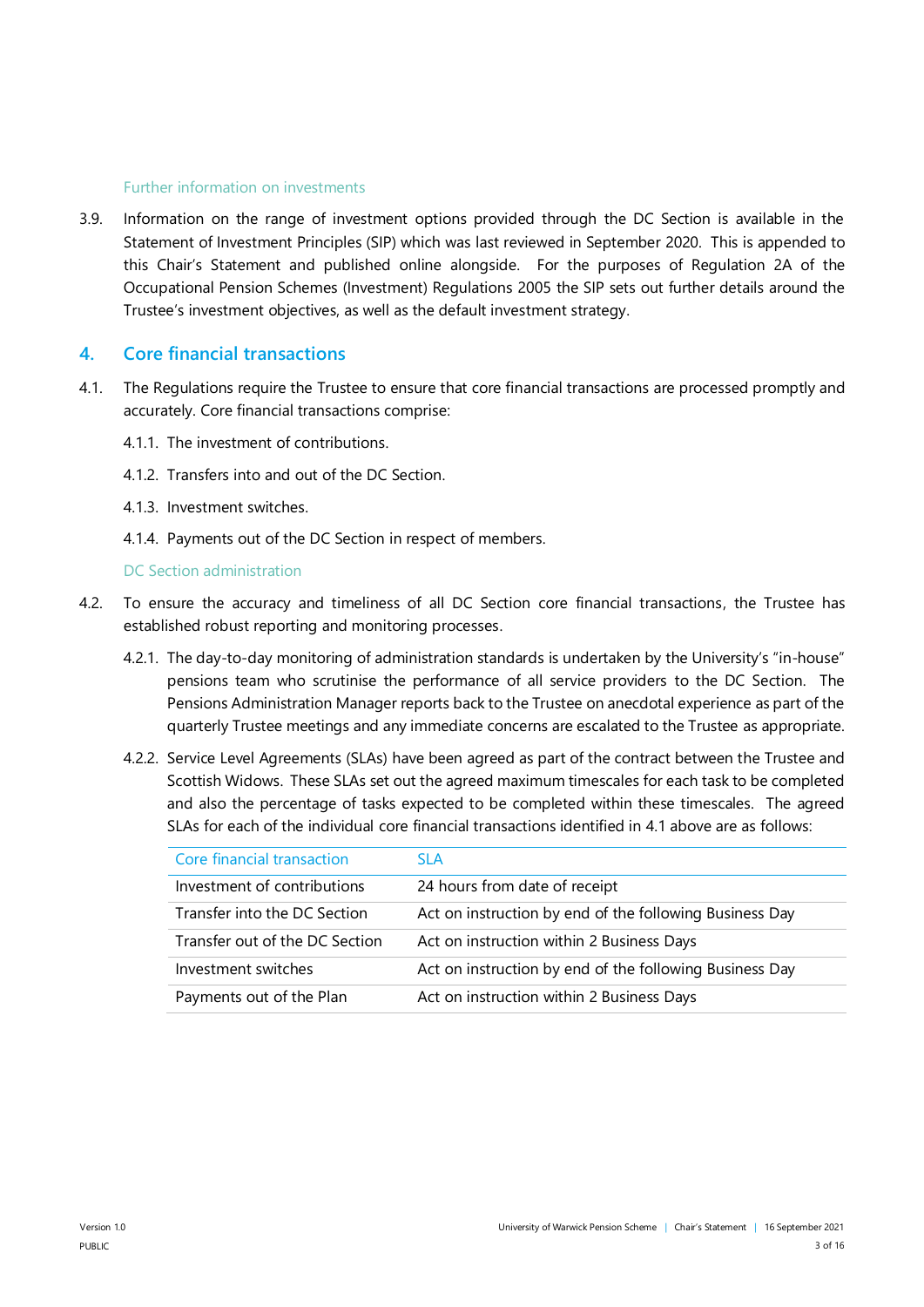4.2.3. Scottish Widows provides the Trustee with quarterly administration reports that document its performance against the agreed SLAs. The Trustee considers these reports in detail as a regular item at its quarterly meetings. Scottish Widows reports core financial transactions under 'Time Critical Processes' and its performance over the Scheme year is outlined in the table below:

| SLA area                       | Performance target | Performance in period |
|--------------------------------|--------------------|-----------------------|
| <b>Time Critical Processes</b> | 100%               | 84.1%                 |
| Manual Administration          | 95%                | 83.9%                 |
| Call Handling                  | 97%                | 94.3%*                |

\*based on average of monthly performance period as opposed to total calls.

- 4.2.4. With effect from July 2019 Scottish Widows have also reported on 'Manual Financial Transactions Accuracy'. The target for this is 100%. Since it has been included in reporting, 'Manual Financial Transactions Accuracy' has been 100%.
- 4.2.5. As part of its ongoing consideration of service standards, the Trustee noted that the SLA level achieved by Scottish Widows over the Scheme year for Time Critical processes was below the target of 100%. Scottish Widows was asked to provide further detail on this point as part of a quarterly Trustee meetings and noted that the delays relate to the difficult working conditions and ongoing transformation of working practices arising from the Covid-19 pandemic. Importantly, Scottish Widows was able to confirm that, where any Time Critical processes had been delayed, action had been taken to ensure that the member in question was not disadvantaged.
- 4.2.6. Administration is captured as part of the Scheme's risk register and any DC Section specific risks are clearly documented. This includes details of the controls established by the Trustee and records details of any required actions.
- 4.2.7. The University's annual checks on data quality provide an additional measure to help monitor the accuracy of core financial transactions.
- 4.3. There were no significant issues reported to or identified by the Trustee in connection with either the promptness or accuracy of core financial transactions processed during the period covered by this statement. As is mentioned above, there was some underperformance against SLAs, and this has been addressed. The Trustee will continue to monitor SLA performance.

### AVC administration

- 4.4. As the administrator of the Defined Benefit Section ("the DB Section") of the Plan, the Trustee has delegated the administrative oversight of the separate AVC arrangements held with Prudential to Barnett Waddingham.
- 4.5. Barnett Waddingham advise the secretary to the Trustee of any specific issues that arise relating to the administration of the separate AVC policies.
- 4.6. In the Scheme year the Trustee considered the ongoing administration of the Prudential AVC arrangements. It was noted that some members of the Scheme had experienced delays in relation to queries. The Trustee and their advisers believe that this results from challenges that Prudential has faced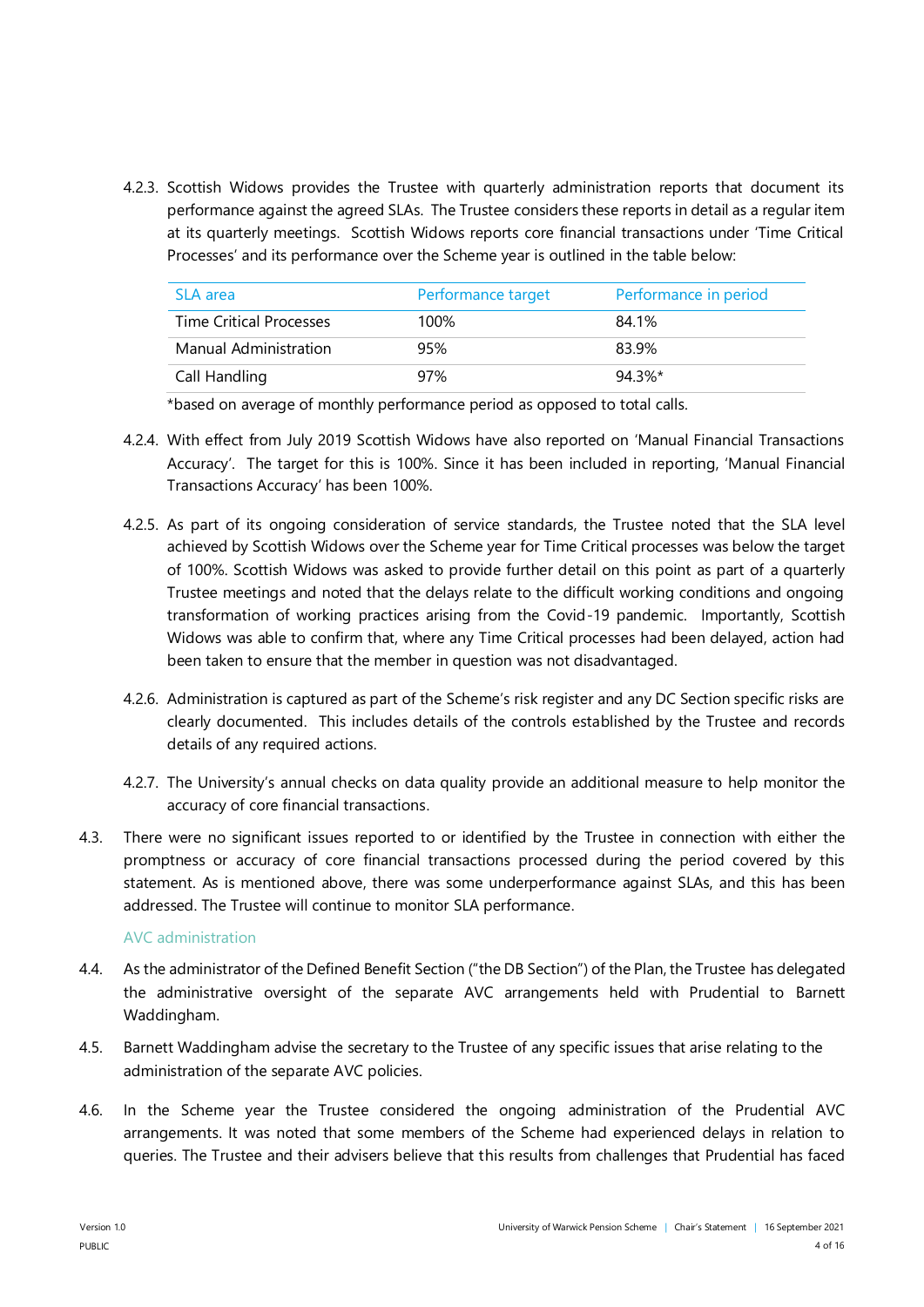connected to moving between administration platforms and the impact of the Covid-19 pandemic on staffing and processes. The Trustee will continue to monitor this.

Trustee's view of core financial transactions

4.7. Taking the above into consideration, the Trustee is confident that all core financial transactions over the Scheme year have been processed promptly and accurately. Whist there were some minor issues in relation to Time Critical processes, this has been investigated and no members were subject to any detrimental impact. The Trustee notes that there were no issues relating to core financial transactions over the reporting period.

# **5. Charges and transaction costs**

- 5.1. Charges for the administration, communication and investment services provided to the Scheme's DC arrangements are structured on a 'bundled' basis and consist of the following:
	- 5.1.1. **Charges:** these are collected by deduction of investment units and are expressed as a percentage of the value of each member's holdings within an investment fund. They are referred to as a Total Expense Ratio (TER) and include the Annual Management Charge (AMC) and the Fund Charge (FC) incurred over the period.
	- 5.1.2. **Transaction cost:** these relate to the variable costs incurred within an investment fund arising from the trading activities of the fund, e.g. incurred in the buying and selling of securities, which are not accounted for in the TER.

### DC Section charges and transaction costs

5.2. The following table provides details of the costs and charges applied to each of the investment options provided through the DC Section over the period 1 April 2020 to 31 March 2021. This data has been sourced from Scottish Widows:

| Investment option                   | <b>Fund Charge</b><br>(FC) | Annual<br>Management<br>Charge (AMC) | <b>Total Expense</b><br>Ratio (TER) | <b>Transaction</b><br>Costs [1] |
|-------------------------------------|----------------------------|--------------------------------------|-------------------------------------|---------------------------------|
| SW Money Market CS1 [2]             | 0.440%                     | 0.180%                               | 0.620%                              | 0.014%                          |
| SW Passive Annuity Purchase CS1 [2] | 0.410%                     | 0.090%                               | 0.500%                              | $-0.018%$                       |
| SW Passive Multi-Asset I CS1        | 0.410%                     | 0.095%                               | 0.505%                              | $-0.016%$                       |
| SW Passive Multi-Asset II CS1 [2]   | 0.420%                     | 0.098%                               | 0.518%                              | 0.000%                          |
| SW Passive Multi-Asset III CS1 [2]  | 0.420%                     | 0.098%                               | 0.518%                              | 0.004%                          |
| SW Passive Multi-Asset IV CS1 [2]   | 0.410%                     | 0.096%                               | 0.506%                              | $-0.007%$                       |
| SW Passive Multi-Asset V CS1 [2]    | 0.410%                     | 0.092%                               | 0.502%                              | $0.000\%$                       |
| <b>UPS Balanced Growth</b>          | 0.410%                     | 0.086%                               | 0.496%                              | 0.000%                          |
| <b>UPS Equity Growth</b>            | 0.410%                     | 0.083%                               | 0.493%                              | 0.000%                          |
| <b>UPS Money Market</b>             | 0.360%                     | 0.140%                               | 0.500%                              | 0.011%                          |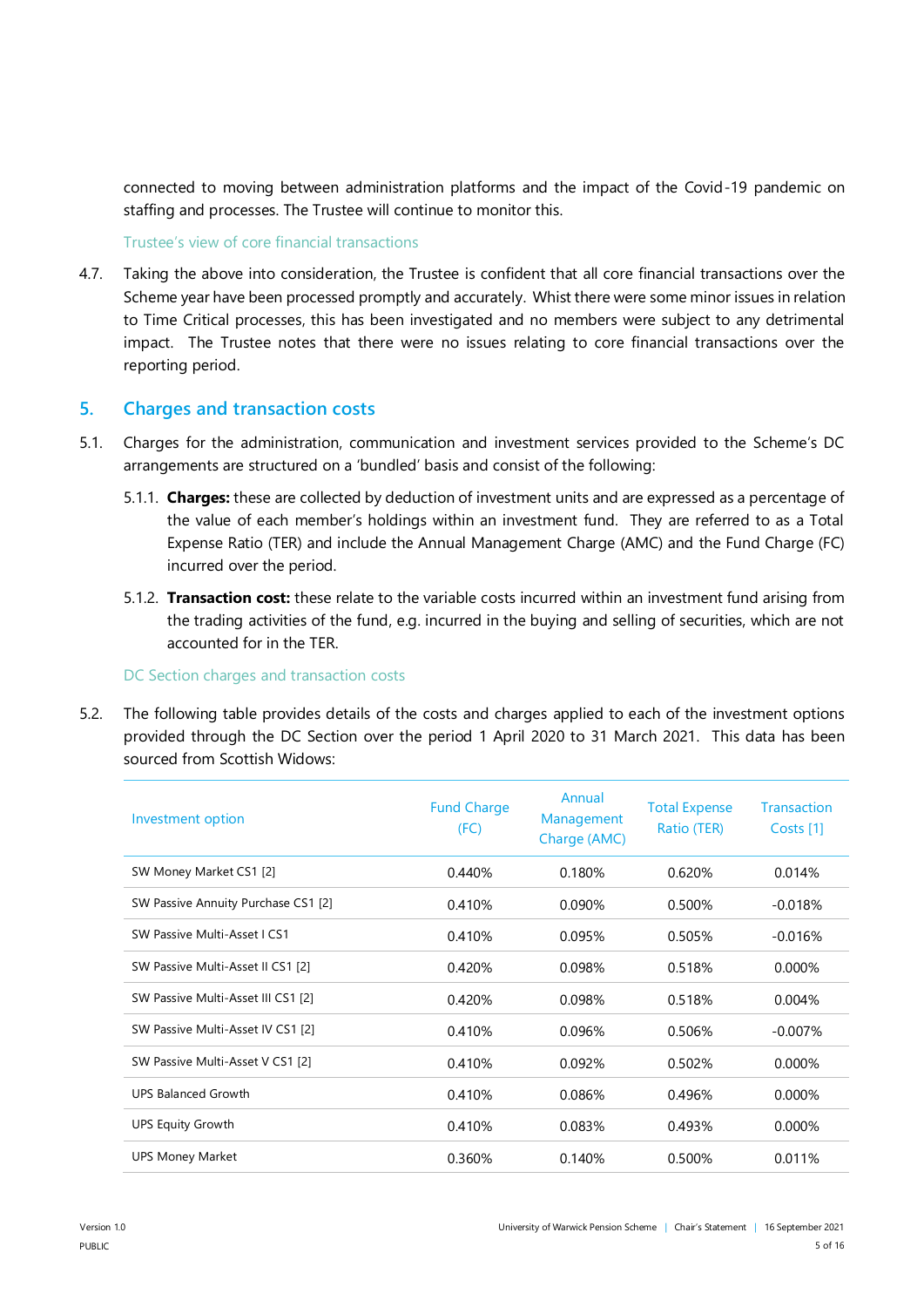| Investment option         | <b>Fund Charge</b><br>(FC) | Annual<br>Management<br>Charge (AMC) | <b>Total Expense</b><br>Ratio (TER) | Transaction<br>Costs [1] |
|---------------------------|----------------------------|--------------------------------------|-------------------------------------|--------------------------|
| <b>UPS Pre-Retirement</b> | 0.410%                     | 0.085%                               | 0.495%                              | $-0.046%$                |

[1] In certain circumstances the methodology used for calculating transaction costs (known as slippage) can lead to negative costs being reported. This can be, for example, where other market activity pushes the price of the asset being traded down, whilst the transaction was in progress, resulting in the asset being purchased for a lower price than when the trade was initiated.

[2] These are the underlying funds used by the Default Option. Note that for members investing in the Default Option the costs and charges that apply will depend upon how far each member is from their NRA.

# AVC arrangement costs and charges – Prudential

5.3. Scheme members that hold AVC benefits with Prudential are invested in the Prudential With Profits Fund. Details of the charges and transaction costs quoted by Prudential for the With Profits Fund are provided in the table below:

| Fund name                              | TER                                                                                                                                                                                                             | Transaction costs Effective date [1] |            |
|----------------------------------------|-----------------------------------------------------------------------------------------------------------------------------------------------------------------------------------------------------------------|--------------------------------------|------------|
| <b>Prudential With Profits</b><br>Fund | Prudential does not state an explicit TER for<br>its With Profits Fund as charges are<br>deducted before bonuses are applied to<br>members' benefits, however, they are<br>estimated to be in the region of 1%. | 0.13%                                | 31/12/2020 |

[1] The Trustee and its advisers requested transaction cost information from Prudential for the reporting period covered by this Statement, however, Prudential was not able to provide this information in time for inclusion in this Statement. The transaction cost data to 31 December 2020 was released in July 2021 and Prudential was not able to confirm the expected timescales for the transaction cost data to 31 March 2021. The Trustee is continuing to work with its advisers to exert pressure on Prudential to ensure this information can be included in future years

# Impact of costs and charges

5.4. To demonstrate the impact of charges and transaction costs on members' pension savings over time, the Trustee has produced illustrations and these are set out in Appendix 1. We have not included illustrations for the Prudential With Profits Fund as the holdings are not material relative to the wider Scheme DC assets. We note that the estimated charges are relatively high for this fund, but equally it does offer guarantees that members may value.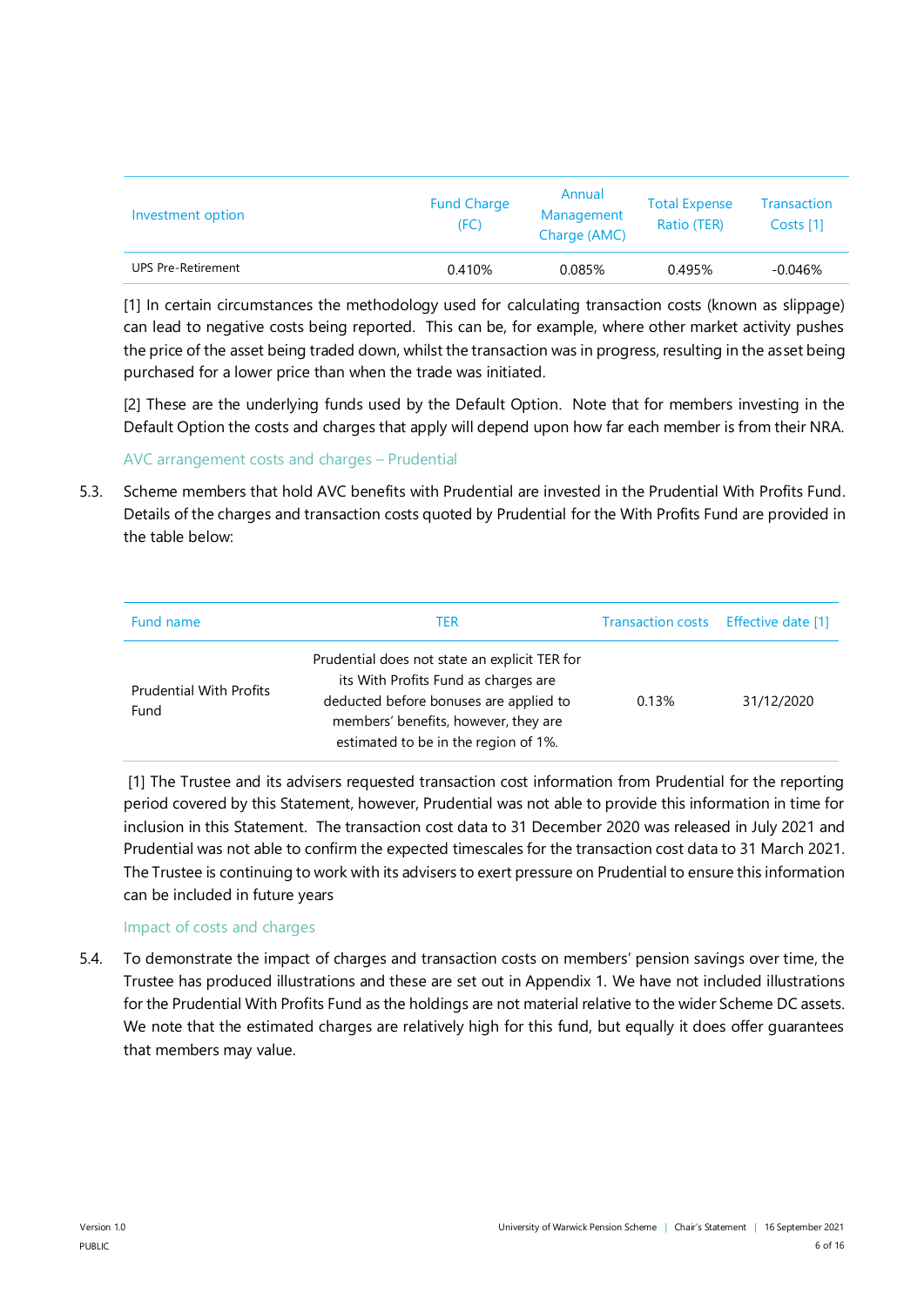5.5. The Trustee also investigated whether Market Value Reductions (MVRs) would apply on transfers out of the Prudential With Profits Fund. Prudential confirmed that MVRs may apply if benefits taken at any time other than death or NRD and that MVRs were currently being applied to transfers out of the fund. However, they only apply an MVR if the value of the assets underlying an individual plan is less than the value of the plan including bonuses. In practice this suggests MVRs would not apply to the majority of AVC funds based on bonus records, but the amount of bonuses that apply to transfer values may be less than they were previously.

# **6. Value for members**

- 6.1. The Trustee is required to assess annually the extent to which the charges and transaction costs borne by members represent good value.
- 6.2. Analysis was undertaken by the Trustee's professional advisers, Barnett Waddingham LLP, and the findings set out in a report. The Trustee considered this analysis and confirmed its assessment of value for members, effective as at 31 March 2021 and this is set out below.
- 6.3. Recognising that low cost does not necessarily mean good value, the assessment considered whether the services for which members pay or share the costs are suitable for, relevant to and (likely to be) valued by members and whether performance of the services had been effective. Consideration was also made of the costs relative to other options available in the market.
- 6.4. Various investment-related services for which members do not directly bear the costs are nevertheless inextricably linked to creating the environment under which investment returns are delivered, e.g. strategy, monitoring and the investment governance structure, so these were included in the assessment.
- 6.5. Other services paid for by the University of Warwick were excluded but nevertheless deliver value to members, e.g. the services of professional advisers in relation to the defined contribution sections and the operation of the Trustee board, with a duty to act in the best interest of members.

### DC Section

- 6.6. In relation to the DC Section, the member-borne charges and transaction costs relate to:
	- 6.6.1. investment services
	- 6.6.2. administration services
	- 6.6.3. communication services

The assessment considered:

- 6.6.4. in relation to investment services:
	- 6.6.5. the investment strategy, e.g. the design of the default and range of alternative options
	- 6.6.6. the arrangements for monitoring the performance of the investment options and reviewing the investment strategy
	- 6.6.7. the investment governance arrangements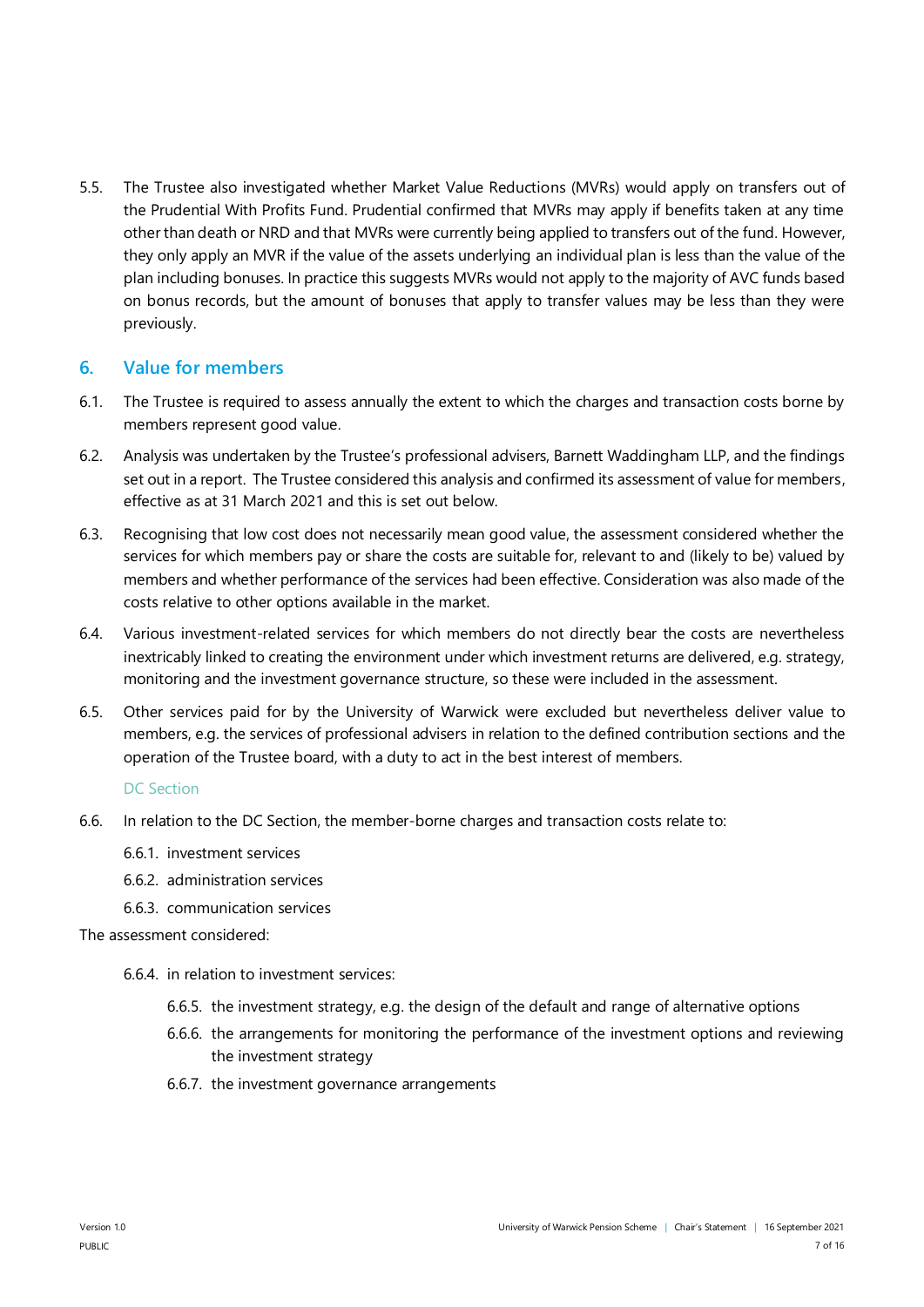- 6.6.8. in relation to administration services:
	- 6.6.9. the general administration arrangements
	- 6.6.10.arrangements in relation to financial transactions
	- 6.6.11.data and record keeping
- 6.6.12.in relation to communication services:
	- 6.6.13. communication strategy
	- 6.6.14. pre-retirement communications
	- 6.6.15. at/post retirement communications
- 6.7. The assessment concluded that the DC Section continues to provide **excellent value** for members and that there are no areas in which the DC Section's arrangements detract value.
- 6.8. In reaching the conclusion the Trustee recognised the robust governance processes applied to the DC Section, the range and quality of administration services and engagement tools provided to members.

#### AVC benefits

- 6.9. In relation to the AVC arrangement with Prudential, the member-borne charges and transaction costs relate to:
	- 6.9.1. investment services
	- 6.9.2. administration services
	- 6.9.3. communication services
- 6.10. The assessment considered the broad value for members of these services, taking a proportionate approach that reflects the relatively low value of the AVC pension savings concerned.
- 6.11. The Trustee concluded that the AVC arrangement offers **reasonable value** in relation to the charges and transaction costs borne by members
- 6.12. In reaching this conclusion, the Trustee recognised:
	- 6.12.1. Members investing in the arrangement can use their benefits to fund their tax free cash entitlements through the defined benefit (DB) section of the Scheme.
	- 6.12.2. The charges are broadly aligned with similar types of arrangements offered elsewhere.
	- 6.12.3. Barnett Waddingham provides oversight of the benefits.

# **7. Trustee knowledge and understanding**

- 7.1. Over the reporting period the Trustee comprised six Trustee Directors, of whom one is the Chair. Two of the Trustees are member-nominated, and four are employer-nominated, meeting statutory requirements for the composition of trustee boards.
- 7.2. The Trustee delegates certain activities to an Investment Sub-Committee (ISC). The ISC is responsible for assisting the Trustee with developing an appropriate investment strategy for the DC Section, the ongoing monitoring of the investment strategy and the activity and performance of Scottish Widows.

Trustee knowledge and understanding requirements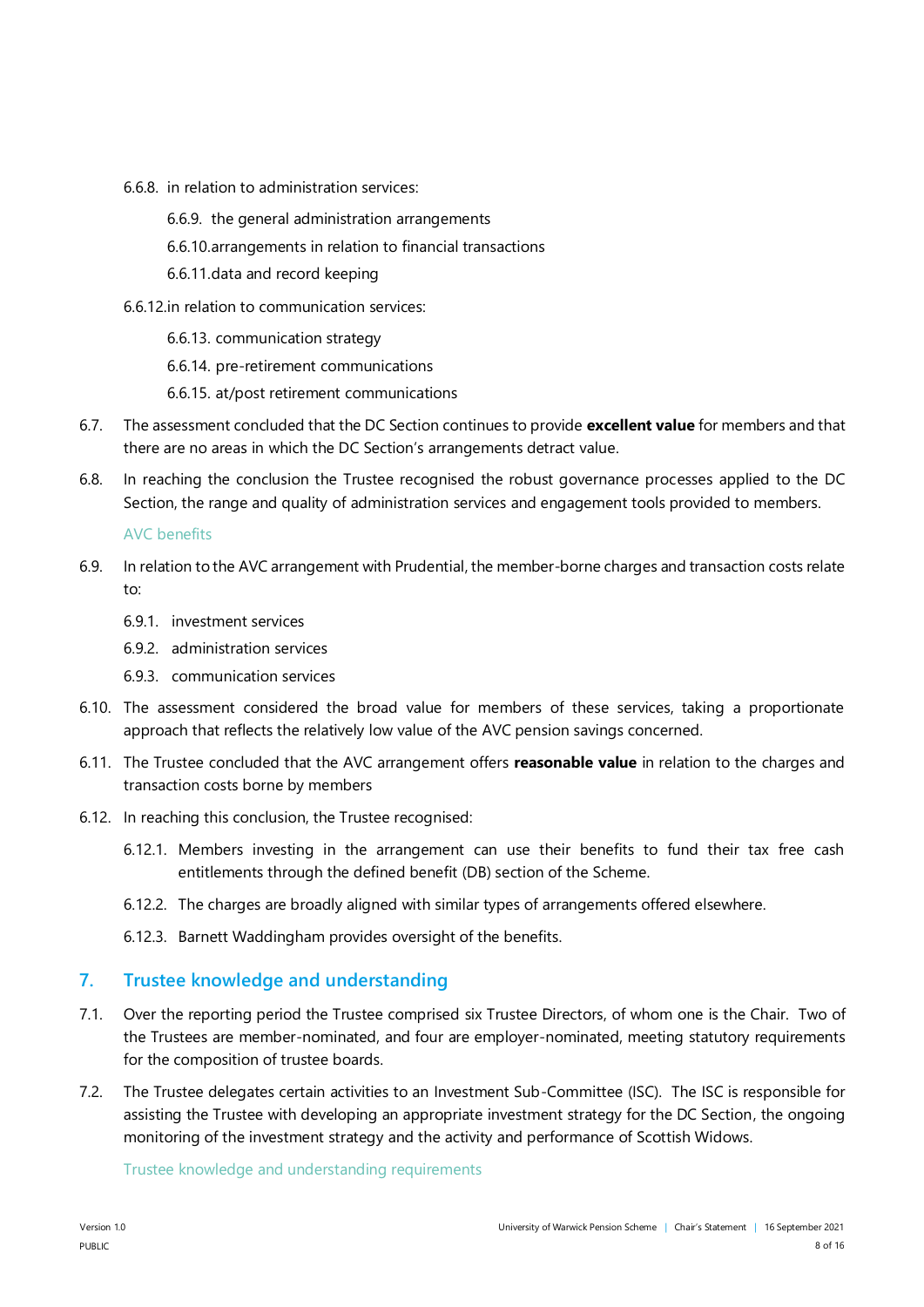7.3. Trustees are required to be conversant with their schemes' main documents, and have appropriate knowledge and understanding of the law relating to pensions and trusts, the funding of occupational schemes and investment of scheme assets.

## Approach

- 7.4. The Trustee Directors aim to remain conversant with the Scheme's trust deed and rules as well as all other Scheme documents such as the SIP, the risk register and current policies, e.g. conflicts of interest. They do so through their experience in governing the Scheme, as well as specific activities over the Scheme year and access to professional advice.
- 7.5. The Trustee Directors aim to achieve and maintain knowledge and understanding of the law relating to pensions and trusts, the funding of occupational schemes and investment of Scheme assets through a combination of training, taking professional advice and the inclusion of professional Trustee Directors on the Trustee Board.
- 7.6. All Trustee Directors are asked to complete a formal training programme both following appointment and to review their training needs on an ongoing basis to ensure that they have the necessary skills and knowledge required to effectively discharge their duties.
- 7.7. Trustee training is considered at Trustee meetings and Trustee Directors are asked to provide feedback and suggest topics for future training sessions which allows all Trustee Directors to identify and address any gaps in knowledge. Training is delivered by the Trustee's professional advisers and external training is sought on topics relevant to the Trustee Directors' duties. A training log is updated each year in relation to training undertaken.
- 7.8. The Trustee Directors consult with professional advisers as and when required, for example on consultancy, investment and legal matters. The professional advisers are engaged to pro-actively alert the Trustee Directors on relevant changes to pension and trust law. Professional advisers also provide support in relation to understanding and reviewing the Plan's documents and attending Trustee meetings.

### Activities over the Scheme year

- 7.9. Over the Scheme year the Trustee took professional advice in the following areas:
	- 7.9.1. Triennial investment review: the Trustee completed its triennial review of the investment strategy of the DC Section in May 2020. The review concluded that the range of investment options provided to members remained appropriate and no changes were made.
	- 7.9.2. Statement of Investment Principles (SIP): the Trustee reviewed and updated the DC Section SIP in September 2020 to include the Trustee's policies in relation to stewardship and its arrangements with its asset managers.
	- 7.9.3. Value for Member assessment: the Trustee assessed the value for members provided by the Scheme's DC arrangements and documented the results in the annual governance statement.
- 7.10. Over the Scheme year, the Trustee reviewed the following Scheme documents:
	- 7.10.1. The 2020 annual Chair's governance statement
	- 7.10.2. The Annual Report & Accounts
	- 7.10.3. The risk register
	- 7.10.4. Investment adviser objectives, including a review of performance against those objectives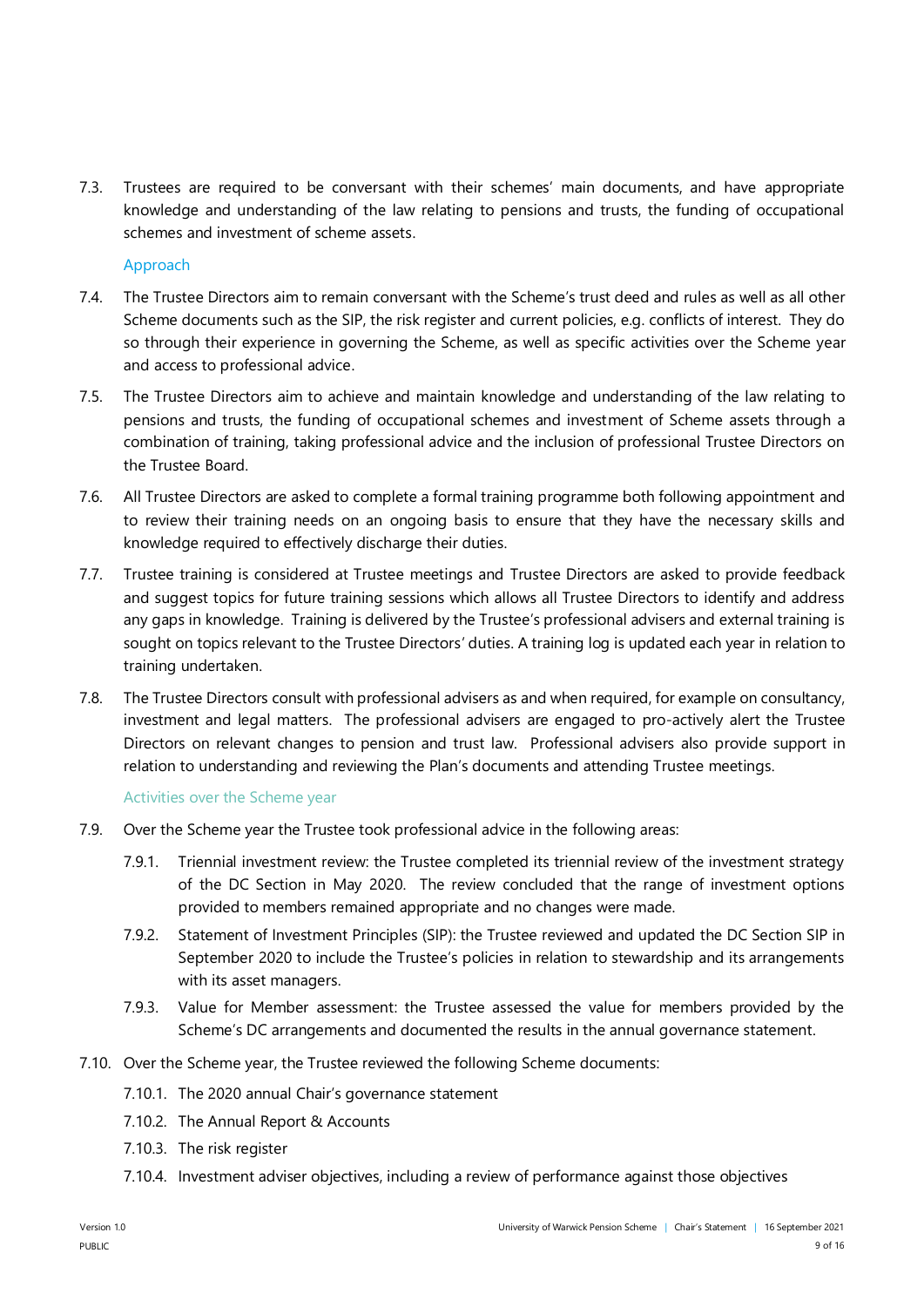## 7.10.5. The DC Section booklet

- 7.11. Over the Scheme year, the Trustee received training on the following topics at Trustee meetings
	- 7.11.1. The advantages and disadvantages of Master Trusts, including a comparison of potential value
	- 7.11.2. Wider regulatory environment, capturing recent and upcoming legislative changes
	- 7.11.3. Implementation statement requirements
	- 7.11.4. Integration of ESG into investment strategy design
	- 7.11.5. Additional Voluntary Contribution arrangements

### Assessment

- 7.12. The Trustee Directors consider that their combined knowledge and understanding, together with their access to professional advice, enables them to properly and effectively exercise their trustee functions in the following ways:
	- 7.12.1. The Trustee Directors are able to challenge and question advisers, service providers and other parties effectively
	- 7.12.2. Trustee decisions are made in accordance with the Scheme rules and in line with trust law duties
	- 7.12.3. The Trustee Directors' decisions are not compromised by such things as conflicts or hospitality arrangements

……………………………………………………………………………………….

James Hunt, for and on behalf of the Trustee of the University of Warwick Pension Scheme Chair of the Trustee

………………………………………………………

**Date**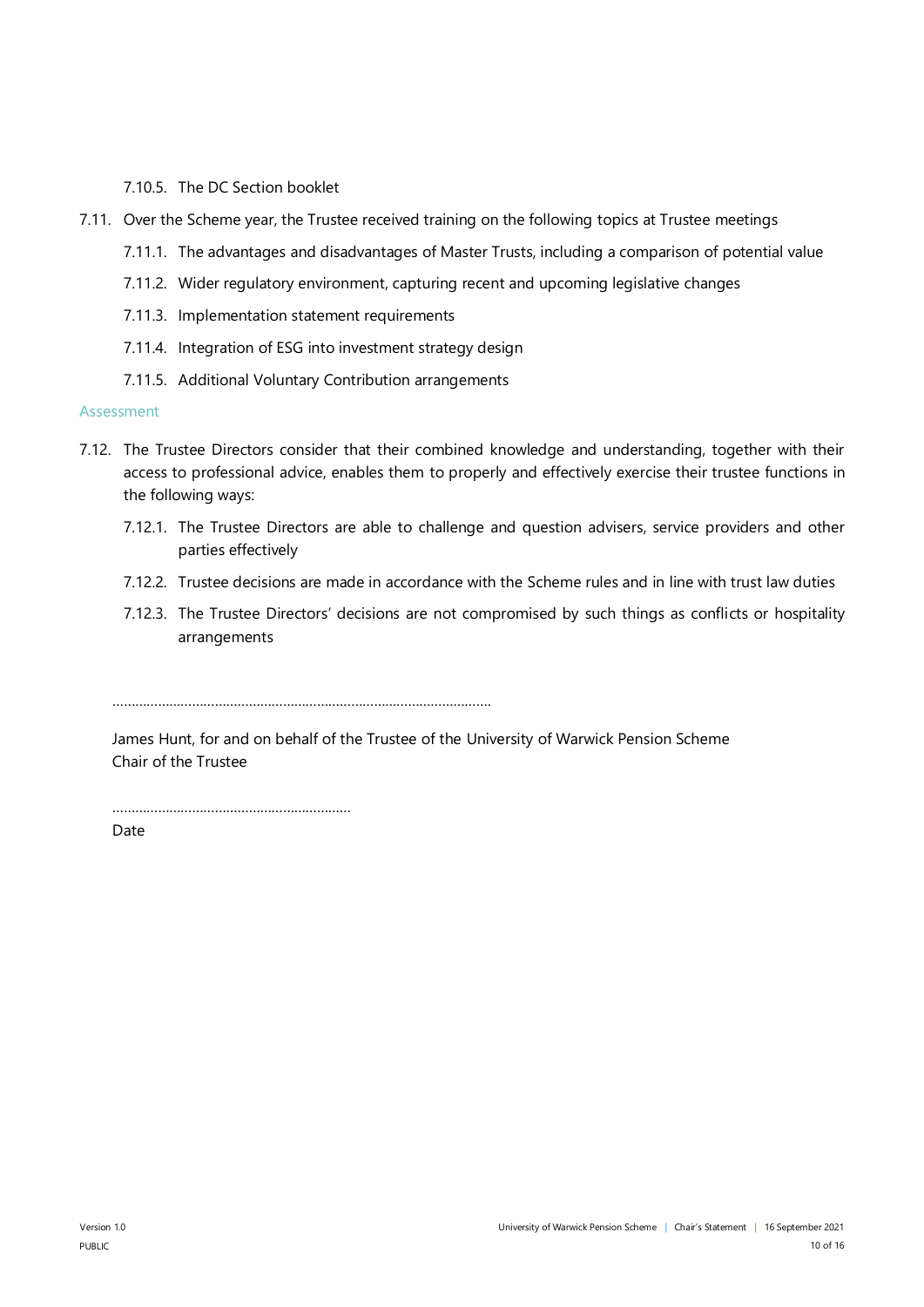# Appendix 1: Illustrations on the impact of cost and charges

A1.1. To demonstrate the impact of member-borne charges and transaction costs on the value of members' pension savings, Scottish Widows, on behalf of the Trustee, has produced illustrations in accordance with statutory guidance. These show the impact of charges and transaction costs for representative crosssections of the membership and investment options.

## Parameters used for the illustrations

- A1.2. To determine the parameters used in these illustrations, the Trustee, with support from the DC Section provider, Scottish Widows, has analysed the membership of the DC Section and ensured that the illustrations take into account the following:
	- A1.2.1. A representative range of pot sizes.
	- A1.2.2. A representative range of real term investment returns (gross of costs and charges), including the lowest, the highest and the most popular (by number of members).
	- A1.2.3. A representative range of costs and charges, including the lowest and the highest.
	- A1.2.4. A representative period of membership, covering the approximate duration that the youngest member would take to reach target retirement age.
- A1.3. The Trustee has included future contributions in these illustrations as the DC Section remains open to contributions. For those members who are no longer active, the Trustee has also produced illustrations that assume no future contributions will be paid.

# Guidance to the illustrations

The following notes on the illustrations should also be read;

- 1. Projected pot sizes are shown in today's terms and do not need to be reduced further for the effects of future inflation. Inflation is assumed to be 2.5%.
- 2. The retirement age is assumed to be age 65.
- 3. The starting pot size is assumed to be £3,000.
- 4. For active members, gross contributions are assumed to be  $£150$  per month from the start of the projection to retirement and are assumed to increase in line with inflation. For deferred members contributions are assumed to be nil.
- 5. Values shown are estimates and not guaranteed.
- 6. The charges used are those shown earlier in this Chair's Statement. Scottish Widows were unable to use an average over the last 5 years.
- 7. The projected growth rates, gross of costs and charges, for each fund or arrangement are in line with the 2020 Statutory Money Purchase Illustrations (SMPIs) and are outlined below:

### Self-Select Funds

| <b>Fund</b>                  | Projected Growth Rate (Average) |
|------------------------------|---------------------------------|
| SW Passive Multi-Asset V CS1 | 1.9% above inflation            |
| SW Money Market CS1          | 2.0% below inflation*           |
| UPS Equity Growth            | 1.9% above inflation            |
|                              |                                 |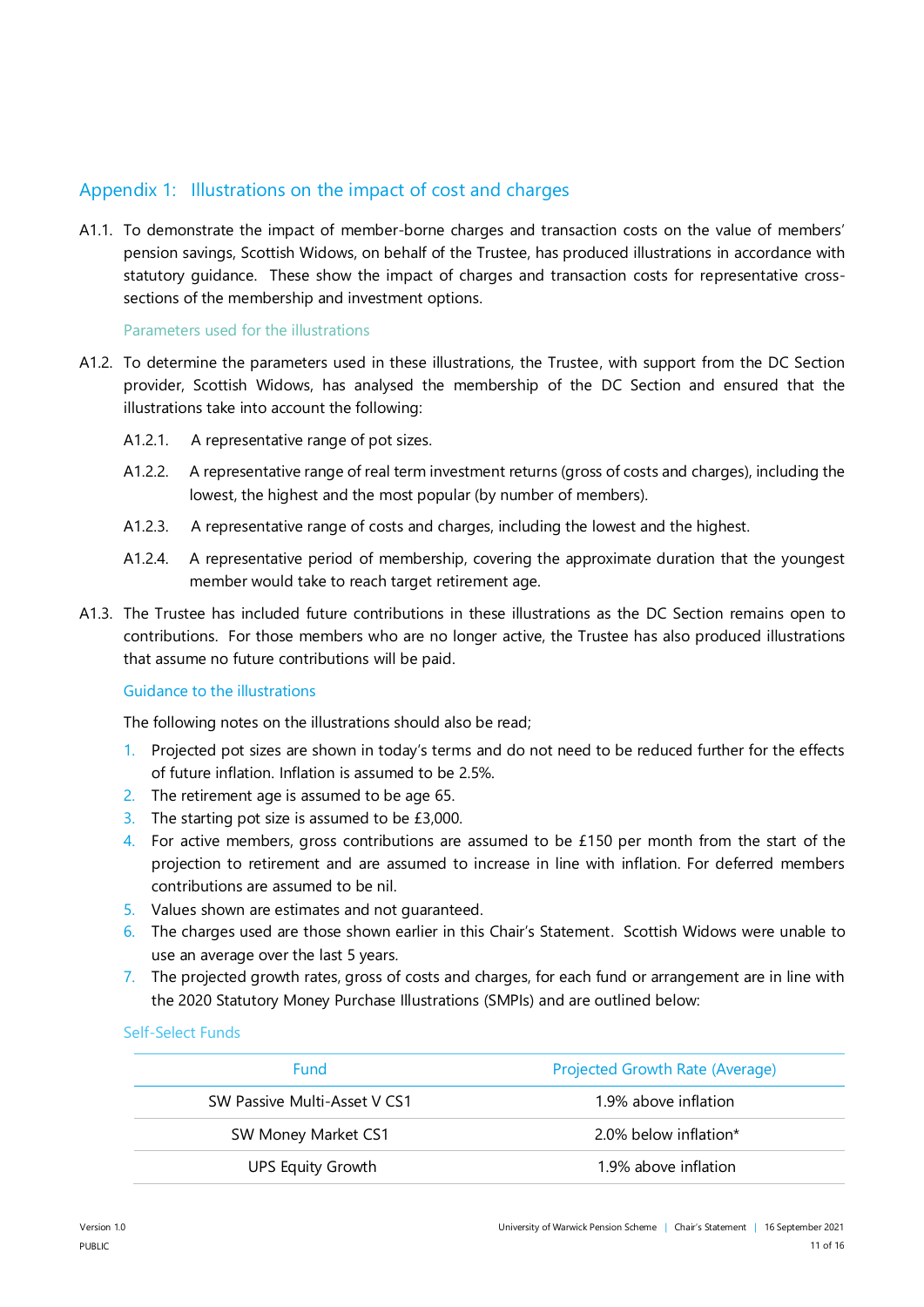| <b>Fund</b>             | <b>Projected Growth Rate (Average)</b> |
|-------------------------|----------------------------------------|
| <b>UPS Money Market</b> | 2.0% below inflation                   |

\* Scottish Widows has confirmed that the illustrations for the SW Money Market Fund were produced using a growth rate of 1% below inflation in error. Scottish Widows have now provided a revised illustration using the correct growth assumption.

| Years to retirement | <b>Projected Growth Rate (Average)</b><br>Active | Projected Growth Rate (Average)<br><b>Deferred</b> |
|---------------------|--------------------------------------------------|----------------------------------------------------|
| 1                   | 1.40% below inflation                            | 1.30% below inflation                              |
| 3                   | 1.20% below inflation                            | 1.10% below inflation                              |
| 5                   | 1.00% below inflation                            | 0.90% below inflation                              |
| 10                  | 0.70% below inflation                            | 0.50% below inflation                              |
| 15                  | 0.50% below inflation                            | 0.30% below inflation                              |
| 20                  | 0.40% below inflation                            | 0.10% below inflation                              |
| 25                  | 0.20% below inflation                            | 0.10% above inflation                              |
| 30                  | 0.10% below inflation                            | 0.20% above inflation                              |
| 35                  | 0.00% above inflation                            | 0.30% above inflation                              |
| 48                  | 0.30% above inflation                            | 0.70% above inflation                              |

## Default investment arrangement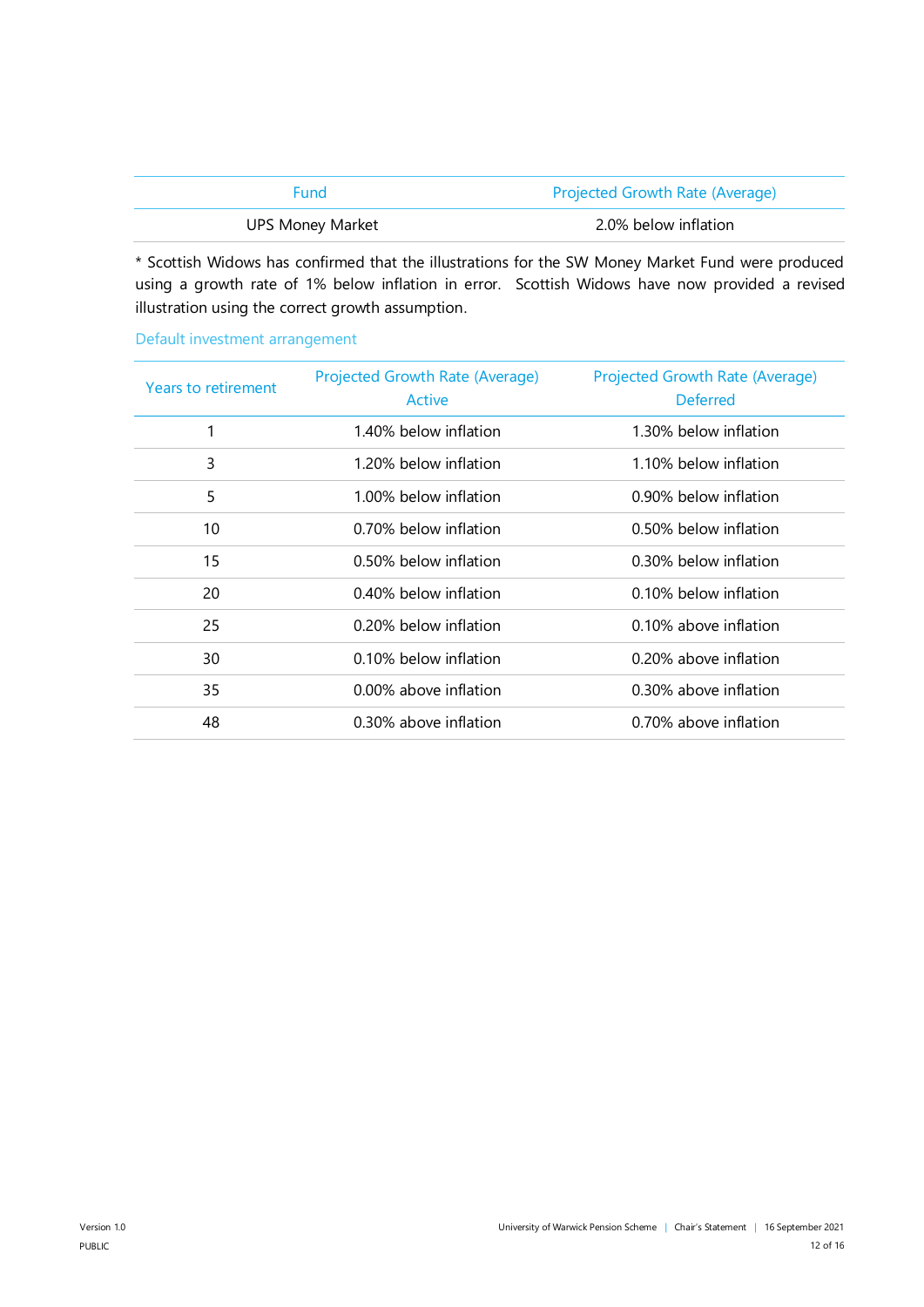# **Default Lifestyle Strategy – Active members**

This has been selected as it is the most popular investment option selected through the DC Section. The illustrations show the impact of cost and charges for an active member investing in the strategy to age 65 starting at different ages. The illustrations assume a £150 per month contribution and a starting pot size of £3,000.

|       |         | Age Now 60  |         | Age Now 55<br>Age Now 45<br>Age Now 35 |               |             |         | Age Now 17  |         |             |
|-------|---------|-------------|---------|----------------------------------------|---------------|-------------|---------|-------------|---------|-------------|
|       |         | After all   |         | After all                              |               | After all   |         | After all   |         | After all   |
| Years | Before  | charges $+$ | Before  | charges $+$                            | <b>Before</b> | charges $+$ | Before  | charges $+$ | Before  | charges $+$ |
|       | charges | costs       | charges | costs                                  | charges       | costs       | charges | costs       | charges | costs       |
|       |         | deducted    |         | deducted                               |               | deducted    |         | deducted    |         | deducted    |
|       | 4.750   | 4.730       | 4.770   | 4.750                                  | 4,810         | 4,790       | 4,810   | 4,790       | 4,850   | 4,830       |
| 3     | 8.210   | 8,130       | 8,330   | 8.240                                  | 8,450         | 8,360       | 8,490   | 8,400       | 8,660   | 8,570       |
| 5     | 11,500  | 11,300      | 11,800  | 11,600                                 | 12,000        | 11,800      | 12,200  | 12,000      | 12,600  | 12,400      |
| 10    |         |             | 20,000  | 19,400                                 | 21,000        | 20,300      | 21,900  | 21,300      | 22,900  | 22,300      |
| 15    |         |             |         |                                        | 29,700        | 28,500      | 31,600  | 30,300      | 33,300  | 31,900      |
| 20    |         |             |         |                                        | 37,200        | 35,200      | 40,600  | 38,400      | 44,100  | 41,700      |
| 25    |         |             |         |                                        |               |             | 49,300  | 46,000      | 55,400  | 51,600      |
| 30    |         |             |         |                                        |               |             | 55,900  | 51,500      | 67,100  | 61,700      |
| 35    |         |             |         |                                        |               |             |         |             | 77,200  | 70,000      |
| 48    |         |             |         |                                        |               |             |         |             | 96,000  | 84,000      |

Note on how to read this table: If an Active member aged 35 had £3,000 invested in this strategy, when they came to retire in 30 years, the fund could grow to £55,900 if no charges are applied but to £51,500 with charges applied.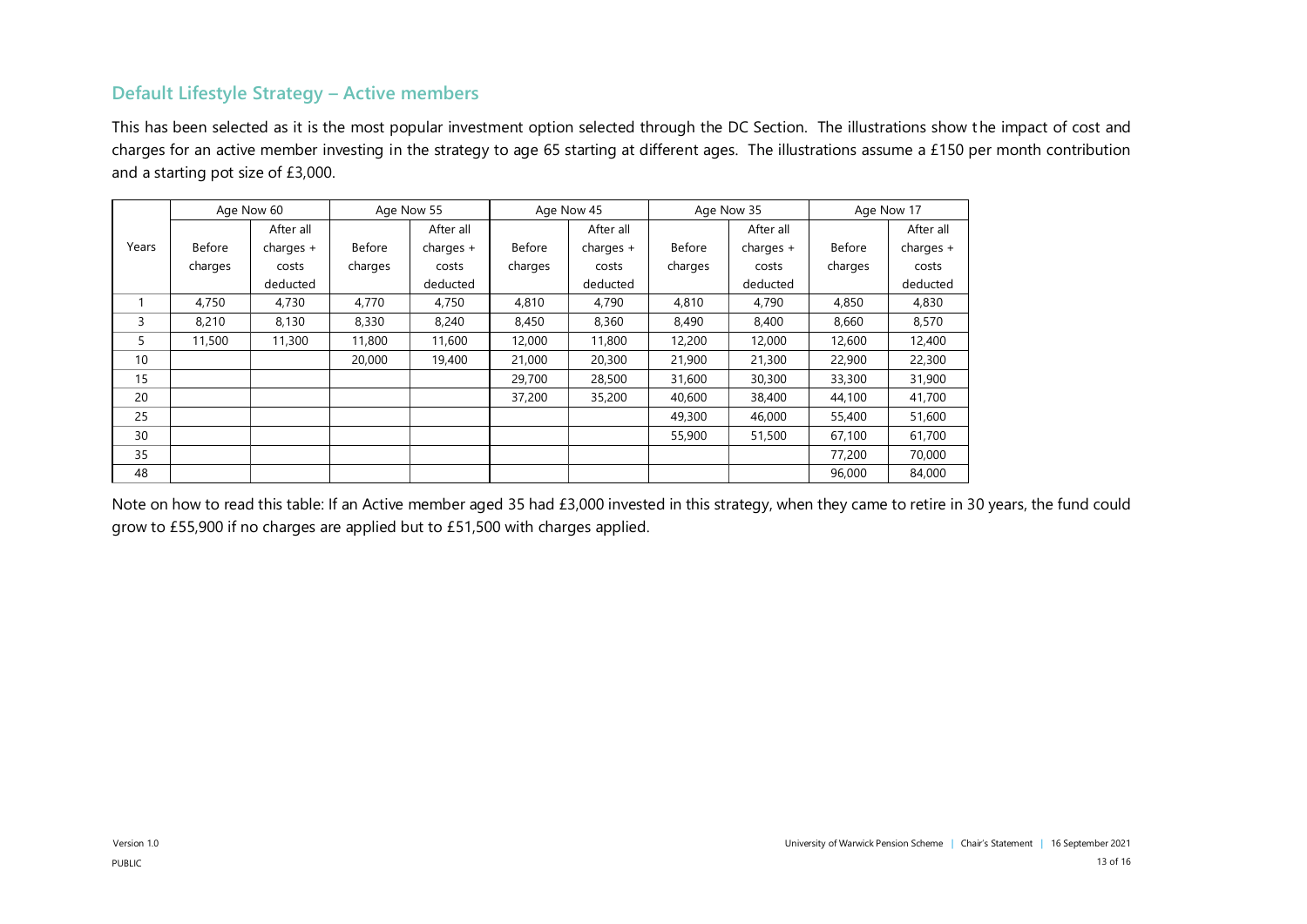# **Default Lifestyle Strategy – Deferred members**

This has been selected as it is the most popular investment option selected through the DC Section. The illustrations show the impact of cost and charges for a deferred member investing in the strategy to age 65 starting at different ages. The illustrations assume a starting pot size of £3,000 and that no further contributions are made.

|       | Age Now 60 |             |         | Age Now 55  |               | Age Now 45  |         | Age Now 35  |         | Age Now 17  |
|-------|------------|-------------|---------|-------------|---------------|-------------|---------|-------------|---------|-------------|
|       |            | After all   |         | After all   |               | After all   |         | After all   |         | After all   |
| Years | Before     | charges $+$ | Before  | charges $+$ | <b>Before</b> | charges $+$ | Before  | charges $+$ | Before  | charges $+$ |
|       | charges    | costs       | charges | costs       | charges       | costs       | charges | costs       | charges | costs       |
|       |            | deducted    |         | deducted    |               | deducted    |         | deducted    |         | deducted    |
|       | 2.980      | 2,970       | 3,000   | 2,980       | 3,020         | 3,010       | 3,020   | 3,010       | 3,050   | 3,040       |
| 3     | 2,940      | 2,890       | 3,000   | 2,950       | 3,060         | 3,020       | 3,080   | 3,040       | 3,170   | 3,130       |
| 5     | 2,870      | 2,800       | 2,990   | 2,910       | 3,090         | 3,010       | 3,140   | 3,070       | 3,300   | 3,220       |
| 10    |            |             | 2,860   | 2,710       | 3,100         | 2,940       | 3,300   | 3,140       | 3,590   | 3,420       |
| 15    |            |             |         |             | 3,090         | 2,860       | 3,410   | 3,160       | 3,800   | 3,520       |
| 20    |            |             |         |             | 2,960         | 2,670       | 3,420   | 3,080       | 3,990   | 3,600       |
| 25    |            |             |         |             |               |             | 3,410   | 2,990       | 4,180   | 3,690       |
| 30    |            |             |         |             |               |             | 3,260   | 2,800       | 4,380   | 3,760       |
| 35    |            |             |         |             |               |             |         |             | 4,460   | 3,730       |
| 48    |            |             |         |             |               |             |         |             | 4,260   | 3,330       |

Note on how to read this table: If a Deferred member aged 35 had £3,000 invested in this strategy, when they came to retire in 30 years, the fund could grow to £3,260 if no charges are applied but to £2,800 with charges applied.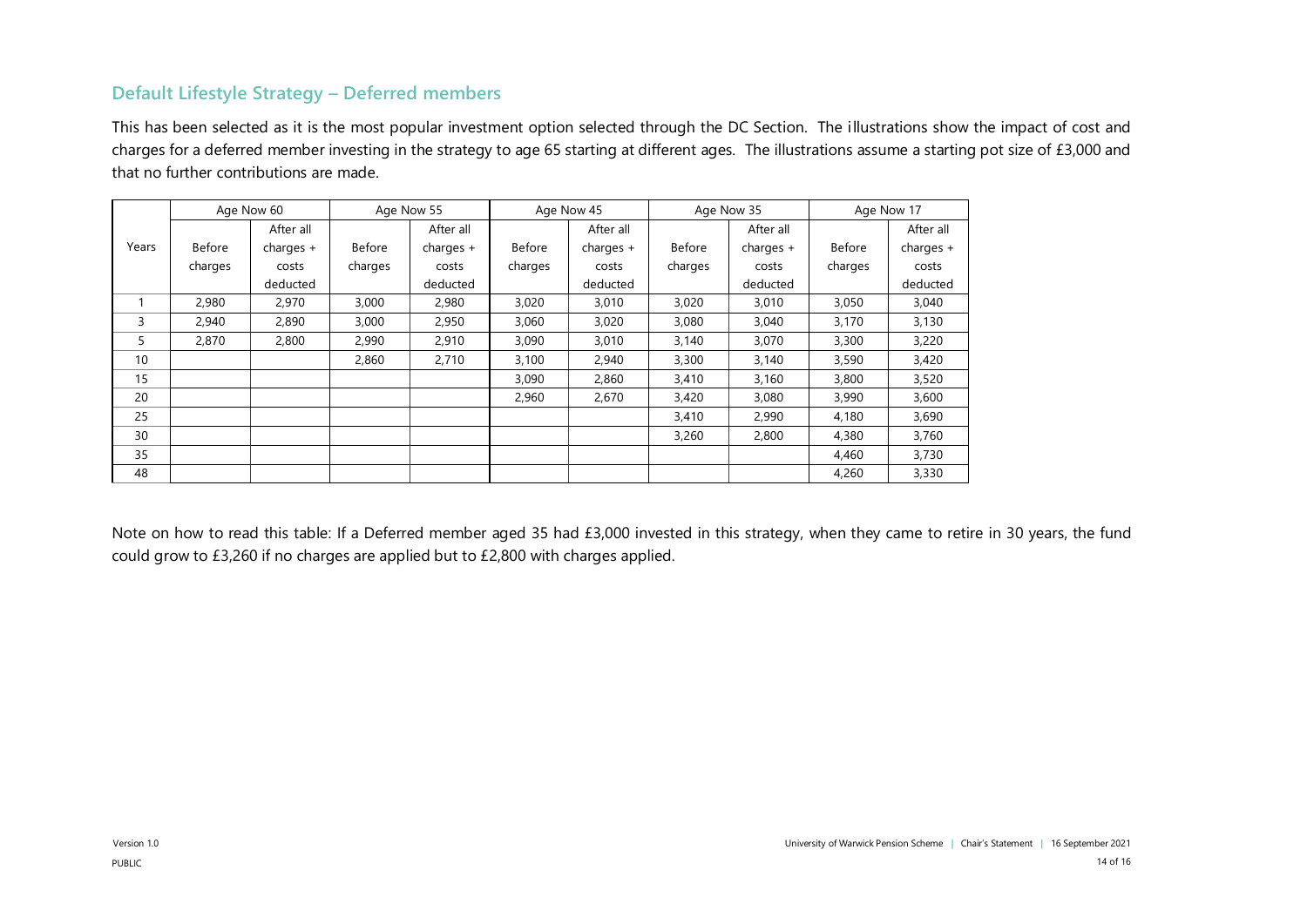# **Self-select funds – Active members**

The illustrations shown below are for a representative selection of the funds that members may invest in through the DC Section. They were selected to reflect the range of projected returns and charges. The illustrations assume a £150 per month contribution and a starting pot size of £3,000.

|       | <b>UPS Equity Growth</b> |             | SW Passive Multi-Asset V |             |         | <b>UPS Money Market</b> | SW Money Market CS1 |             |
|-------|--------------------------|-------------|--------------------------|-------------|---------|-------------------------|---------------------|-------------|
|       |                          |             | CS1                      |             |         |                         |                     |             |
| Years |                          | After all   |                          | After all   |         | After all               |                     | After all   |
|       | <b>Before</b>            | charges $+$ | Before                   | charges $+$ | Before  | charges $+$             | <b>Before</b>       | charges $+$ |
|       | charges                  | costs       | charges                  | costs       | charges | costs                   | charges             | costs       |
|       |                          | deducted    |                          | deducted    |         | deducted                |                     | deducted    |
|       | 4,850                    | 4,830       | 4.850                    | 4,830       | 4.700   | 4.680                   | 4,700               | 4,670       |
| 3     | 8.660                    | 8,570       | 8,660                    | 8,570       | 8,000   | 7,920                   | 8,000               | 7,900       |
| 5     | 12,600                   | 12,400      | 12,600                   | 12,400      | 11,100  | 11,000                  | 11,100              | 10,900      |
| 10    | 23,200                   | 22,500      | 23,200                   | 22,500      | 18,600  | 18,100                  | 18,600              | 17,900      |
| 15    | 34,800                   | 33,400      | 34,800                   | 33,400      | 25,300  | 24,300                  | 25,300              | 24,100      |
| 20    | 47,700                   | 45,100      | 47,700                   | 45,000      | 31,400  | 29,900                  | 31,400              | 29,500      |
| 25    | 61,900                   | 57,700      | 61,900                   | 57,600      | 37,000  | 34,800                  | 37,000              | 34,300      |
| 30    | 77,500                   | 71,200      | 77,500                   | 71,100      | 42,000  | 39,100                  | 42,000              | 38,400      |
| 35    | 94,600                   | 85,700      | 94,600                   | 85,500      | 46.600  | 42,900                  | 46.600              | 42,100      |

Note on how to read this table: If an Active member had £3,000 invested in the UPS Equity Growth Fund, when they came to retire in 30 years, the fund could grow to £77,500 if no charges are applied but to £71,200 with charges applied.

# **Self-select funds – Deferred members**

The illustrations shown below are for a representative selection of the funds that members may invest in through the DC Section. They were selected to reflect the range of projected returns and charges. The illustrations assume a starting pot size of £3,000 and that no further contributions are made.

|       |               | <b>UPS Equity Growth</b> |         | SW Passive Multi-Asset V |               | <b>UPS Money Market</b> | SW Money Market CS1 |             |
|-------|---------------|--------------------------|---------|--------------------------|---------------|-------------------------|---------------------|-------------|
|       |               |                          |         | CS <sub>1</sub>          |               |                         |                     |             |
| Years |               | After all                |         | After all                |               | After all               |                     | After all   |
|       | <b>Before</b> | charges $+$              | Before  | charges $+$              | <b>Before</b> | charges $+$             | <b>Before</b>       | charges $+$ |
|       | charges       | costs                    | charges | costs                    | charges       | costs                   | charges             | costs       |
|       |               | deducted                 |         | deducted                 |               | deducted                |                     | deducted    |
|       | 3,050         | 3.040                    | 3,050   | 3,040                    | 2,940         | 2,920                   | 2,940               | 2,920       |
| 3     | 3,170         | 3,130                    | 3,170   | 3,130                    | 2,820         | 2.780                   | 2,820               | 2.770       |
| 5     | 3,300         | 3,220                    | 3,300   | 3,220                    | 2.720         | 2,650                   | 2,720               | 2,630       |
| 10    | 3,630         | 3,460                    | 3,630   | 3,460                    | 2,460         | 2,340                   | 2,460               | 2,310       |
| 15    | 4,000         | 3.720                    | 4.000   | 3,710                    | 2,230         | 2.070                   | 2,230               | 2,030       |
| 20    | 4.410         | 4,000                    | 4,410   | 3,990                    | 2,030         | 1,830                   | 2,030               | 1,780       |
| 25    | 4.860         | 4,290                    | 4,860   | 4,280                    | 1.840         | 1,620                   | 1.840               | 1,570       |
| 30    | 5,350         | 4,620                    | 5,350   | 4,600                    | 1,670         | 1,430                   | 1,670               | 1,380       |
| 35    | 5,900         | 4,960                    | 5,900   | 4,940                    | 1,510         | 1,260                   | 1,510               | 1,210       |

Note on how to read this table: If a Deferred member had £3,000 invested in the UPS Equity Growth Fund, when they came to retire in 30 years, the fund could grow to £5,350 if no charges are applied but to £4,620 with charges applied.